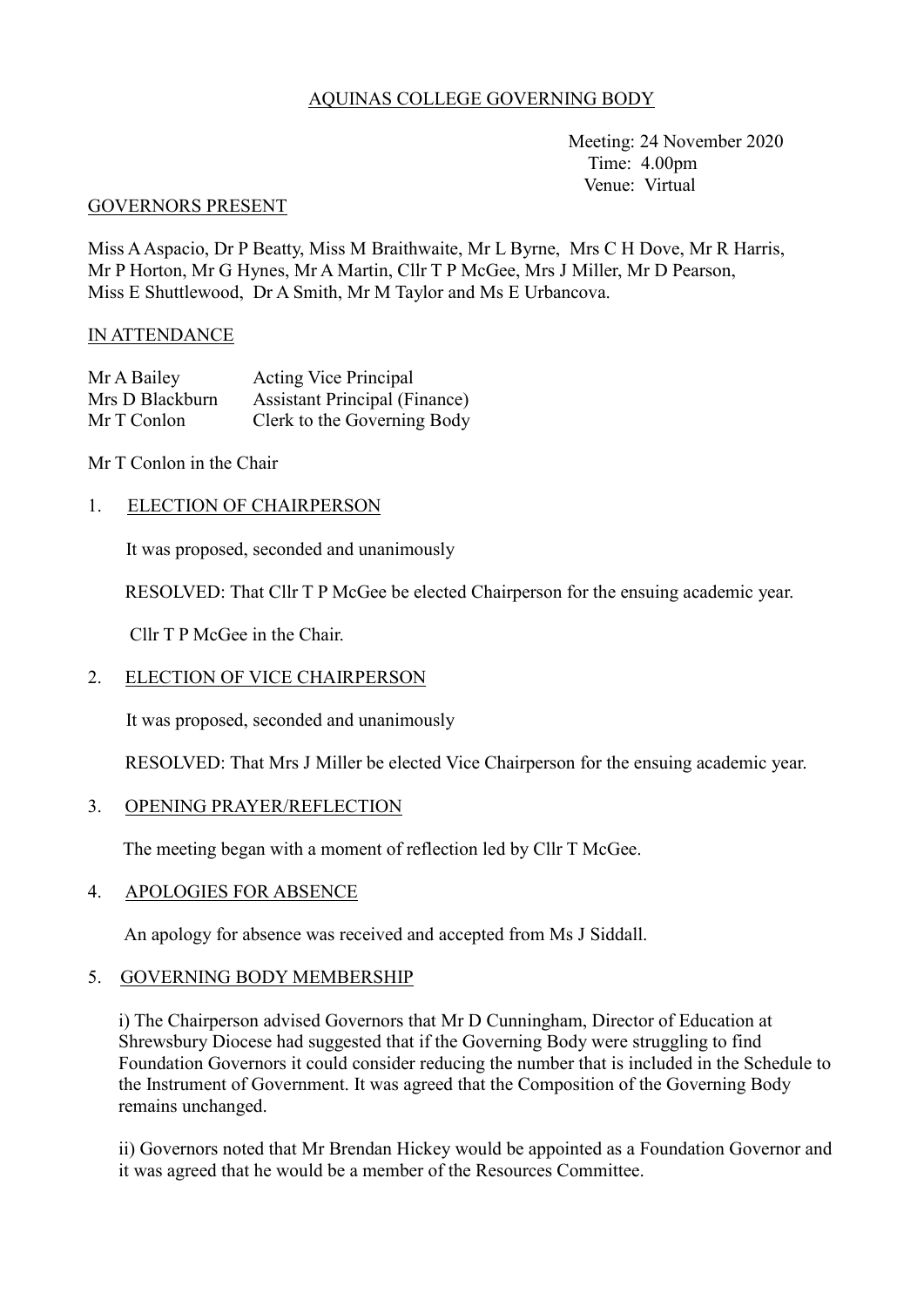iii) It was agreed that Dr A Smith be appointed Chairperson of the Teaching and Learning Committee and that Mr M Taylor be appointed as Vice Chairperson of the Teaching and Learning Committee

iv) It was agreed that Mr P Horton be appointed as Vice Chairperson of the Resources Committee

v) Governor Vacancies - It was noted that there are vacancies for a Foundation Governor and a Co-opted Governor and it was agreed that the skills matrix that governors had completed would be used to identify any skills gap.

### 6. ELIGIBILITY AND REGISTER OF PECUNIARY INTERESTS

Governors were asked to complete the Declaration of Eligibility, Register of Pecuniary Interest and Code of Conduct Forms that had been circulated and to return them to the Clerk as soon as possible.

#### 7. DECLARATION OF INTERESTS

Governors and Staff were asked to declare any interest, which they may have in any of the items on the Agenda for this meeting.

There were no interests declared.

#### 8. OPEN GOVERNMENT

RESOLVED: That the Governing Body would continue to adopt the Open Government policy. Governing Body meetings and its committees would be open to the public, subject to the exclusion of observers for confidential items.

#### 9. IMPACT OF COVID 19

 The Principal's report that had been circulated to Governors prior to the meeting gave details of how the college had coped with the impact of Covid 19. Detailed reports had been submitted to the various committees on how Covid 19 had impacted on their area of responsibilities. The Teaching and Learning Committee had received a detailed report on the process that had been undertaken when awarding Centre Assessed Grades for students.

Enrolment usually takes place on site the week after students had received their GCSE results. This year each student was given an appointment with a member of staff for a 2 hour slot on the Thursday or Friday in the same week that the results were announced. The number of students recruited was above the target number.

Mr Pearson advised Governors that the college had tried to re-assure both parents and students that students would have access to a full, high quality programme of study and to keep things as normal as possible. Lessons were delivered in the normal fashion but with half the group present and half remoting in so that social distancing could be maintained in classrooms. The aim was to make it as close as possible to normal. All classes were split into 2 streams. Whilst one stream attends college for a full week the other stream will be joining the class remotely. So whilst one stream is present for 1 week the other stream remotes in or works at home and the following week they do the opposite. This requires students to be in the same stream for each of their 3 subjects, or 4 for those who start on 4 subjects.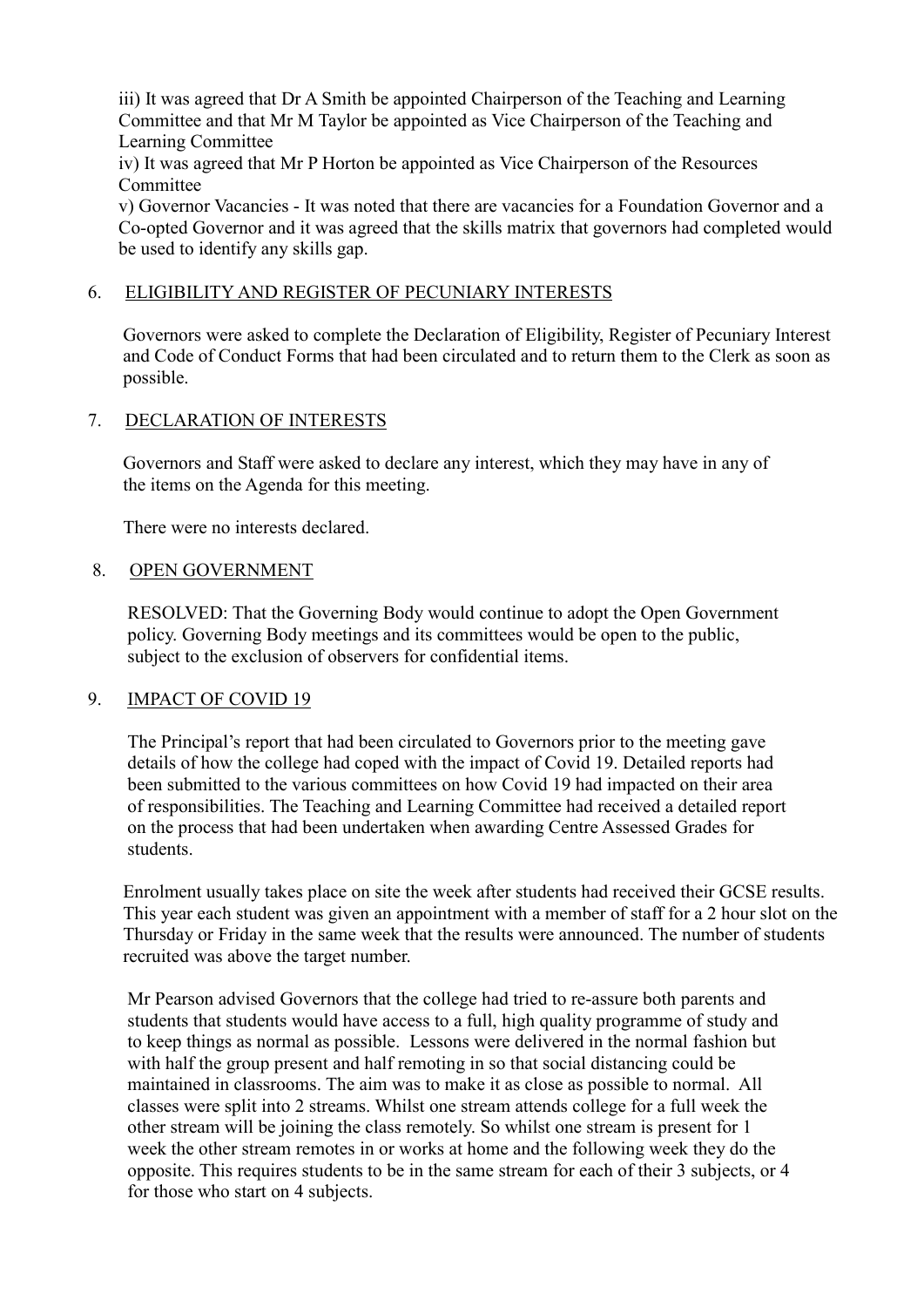This model adds complexity for the teacher, having an audience present in the classroom and on line at the same time. Most of the technology needed was already available but microphones have been added to classrooms and cameras where needed. Students and staff have adapted well and all agree that things are working well and everyone is rising to the challenge.

 The model adopted significantly reduces the occupancy of the college with around 700 students in at any one time. This helps to avoid congestion in college and on buses and trains when students are travelling to the college. This cuts down the impact a positive case has on the number of contacts and it reduces the amount of track and trace time that would be required.

 Mr Pearson advised Governors that the workload on all staff has changed and become more demanding. Support staff are facing new tasks to complete and finding new ways to help everybody. Teaching staff are finding time to support each other and the students have got on with things as best they could. Much has changed in college and new and creative ways are being found to do things that were once routine.

 Dr Smith felt that Governors should not under estimate what the college has done and how well it has coped in very challenging circumstances. All staff and students have been under extreme pressure. Mr Bailey added that students had taken on board everything they have been asked to do and that the core curriculum has been retained. A questionnaire undertaken by the Student Council showed that students were happy with the model of teaching and felt fully supported. The wellbeing of students is very important.

 Miss Shuttlewood advised Governors that a petition had been signed by 92 student requesting full time education in college. It was agreed that Mr Pearson and Mr Bailey would address this outside of the Governors meeting. Ms E Urbancova felt that clear communication with students and parents was very important. Dr Beatty added that everyone wants to return to normal as soon as possible, they want security. Mr Harris felt that flexibility is key, some students want a return to full time education for security. He added that he felt that L6 students were in a good vein of working and that staff are managing in the best way they can for students.

 Mr Pearson replied that some difficult decisions have had to be made, both staff and students would want to return to full time education in the college. If the college returned to full time it would present more challenges in managing the building. He agreed that good communication is key. Information is given to students on a weekly basis. Some important decisions have to be made for the start of the Spring Term in January 2021. Meetings had taken place with Heads of Departments and some adjustments may be made for next term. Mr Bailey added that it may be good to survey all students or have a focus group to see what students want. Dr Smith added that if it is not safe students should not return. Mr Pearson replied that the spread of the virus was not from the college but from families in their own home.

Mr Hynes asked how were students with additional needs coping. Mr Pearson replied that it varies but Mr Bailey was helping in the Pathways Department on safeguarding issues.

Cllr McGee advised Governors that in Stockport the number of people with Covid 19 is coming down. He added that most people would not be vaccinated until Easter 2021.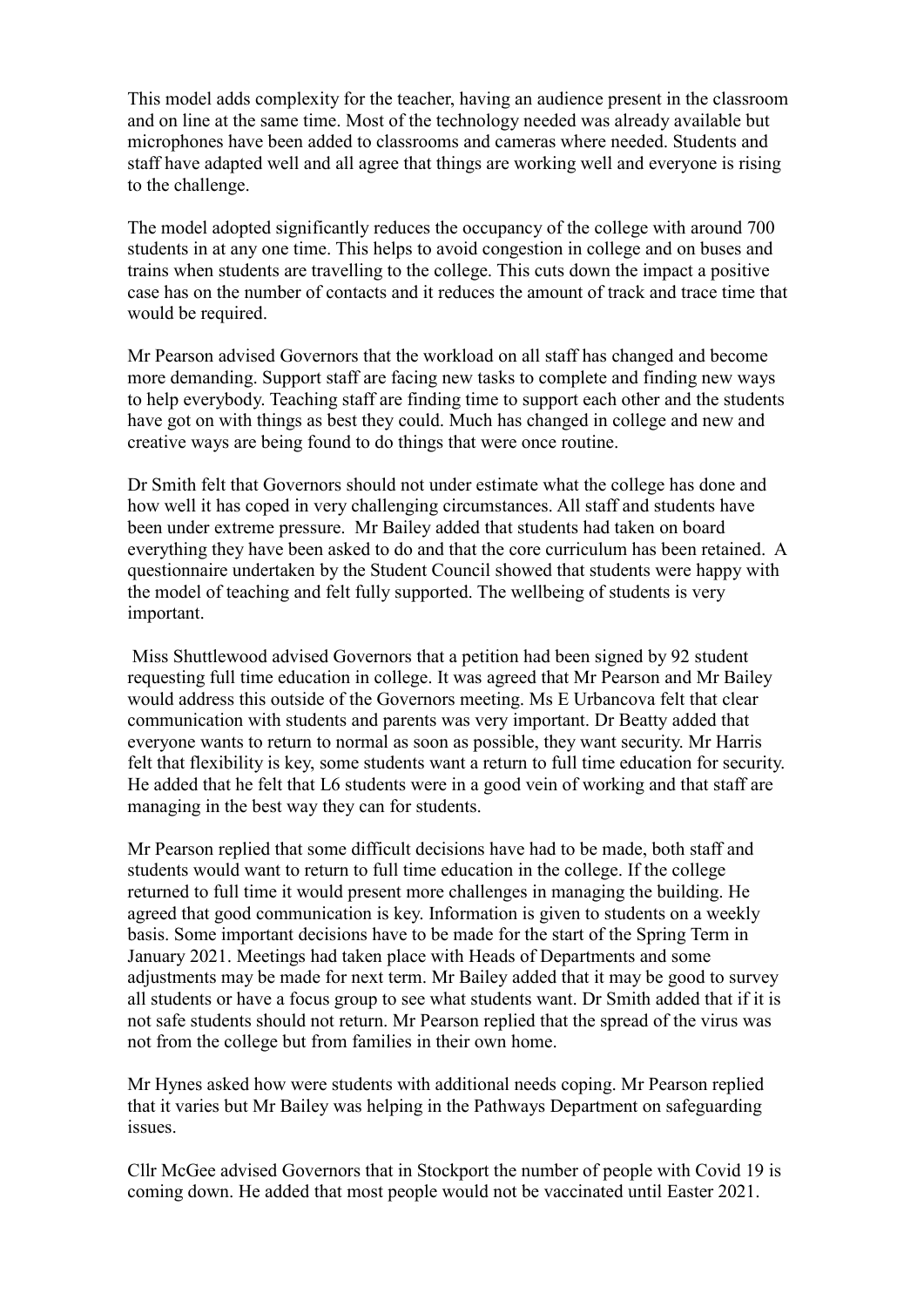He expressed the view that the current blended method of learning would continue in the Spring Term. Any decision had to be made based up on the scientific information and that everyone should act responsibly. He asked that when a letter is sent to parents the Governors also receive a copy for information.

 Governors congratulated the college on how well it was coping under very difficult circumstances and that it should be proud of the way it had handled the situation.

### 10. GOVERNING BODY MINUTES

RESOLVED: That the minutes of the meeting held on 25 June 2020, copies of which had been circulated previously be, (a) approved and signed by the Chairperson as a correct record and (b) authorised for publication in accordance with the College Instrument and Articles.

### 11. MATTERS ARISING FROM THE GOVERNING BODY MINUTES

There were no matters arising from the Governing Body minutes.

## 12. COMMITTEE MINUTES

RESOLVED: That the minutes of the following Committee meetings, copies circulated previously,

| (i) Audit Committee                             | 9 November 2020  |
|-------------------------------------------------|------------------|
| (ii) Resources Committee                        | 10 November 2020 |
| (iii) General Purposes and Employment Committee | 8 October 2020   |
| (iv) Teaching and Learning Committee            | 1 October 2020   |

(a) be approved and signed by the Chairperson as a correct record and (b) authorised for publication in accordance with the College Instrument and Articles.

#### 13. MATTERS ARISING FROM THE COMMITTEE MINUTES

a) Audit Committee – 9 November 2020

i) Draft Statutory Accounts – Minute 7

Governors noted that the College's Annual Report and Financial Statement for the year ended 31 July 2020 would be considered at this meeting.

ii) Internal Audit Annual Report for 2019/2020 – Minute 9

The report from RSM concluded that the college has adequate and effective risk management control and governance processes to manage the achievement of the College's objectives.

Mr Hynes noted that in the report the opinion stated that the college had adequate controls, what does that mean? Mrs Blackburn replied that adequate is the best opinion that you can get.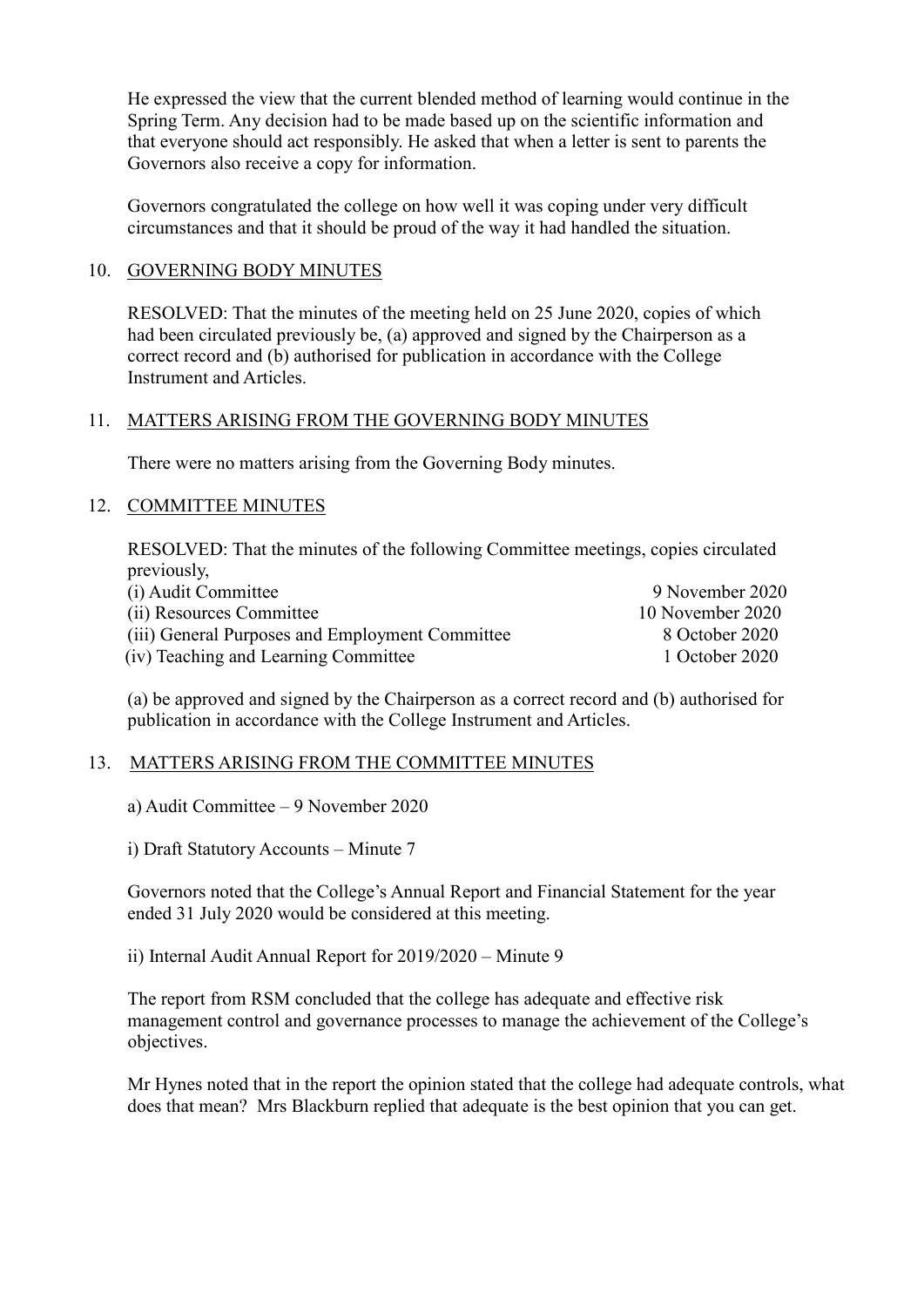iii) Financial Statements Audit and Management Letter – Minute 13

Governors noted that the draft Management Letter from Mazars LLP indicated that subject to carrying out a post balance sheet events review there will be an unqualified opinion on both the Financial Statements and Regularity Audit for the year ended 31 July 2020.

The issues in relation to the Greater Manchester Pension Scheme for support staff concerning the assets and liabilities being de-pooled and allocated to individual colleges continues.

iv) Risk Management – Minute 14

Governors noted that the Annual Report on Risk Management would be considered at this meeting.

v) Audit Committee Annual Report – Minute 16

Governors noted that the Audit Committee Annual Report would be considered at this meeting.

vi) Committee Terms of Reference – Minute 17

Resolved: that the amended Audit Committee Terms of Reference be agreed.

vii) Fraud Log Book – Minute 18

Mr Martin confirmed that he had seen the fraud log book.

viii) Internal Audit proposals for 2020/2021

Governors noted that the internal audit service for 2020/2021 would be deferred until such time as RSM can conduct audits on site.

b) Resources Committee – 10 November 2020

i) Pay Awards – Minute 5 (a)

Cllr McGee advised Governors that discussions between the SFCA and Unions were continuing on the pay awards for 2021/2022. A lot would depend on the outcome of the Comprehensive Spending Review.

ii) Health and Safety Report 2019/2020 – Minute 6

Governors noted that there had been fewer accidents and staff absences due to illness and that the number of days lost had reduced from 90 in the previous year to 41 days and this related to 1 member of staff.

iii) Draft Statutory Accounts – Minute 9

Governors noted that the College's Annual Report and Financial Statement for the year ended 31 July 2020 would be considered at this meeting.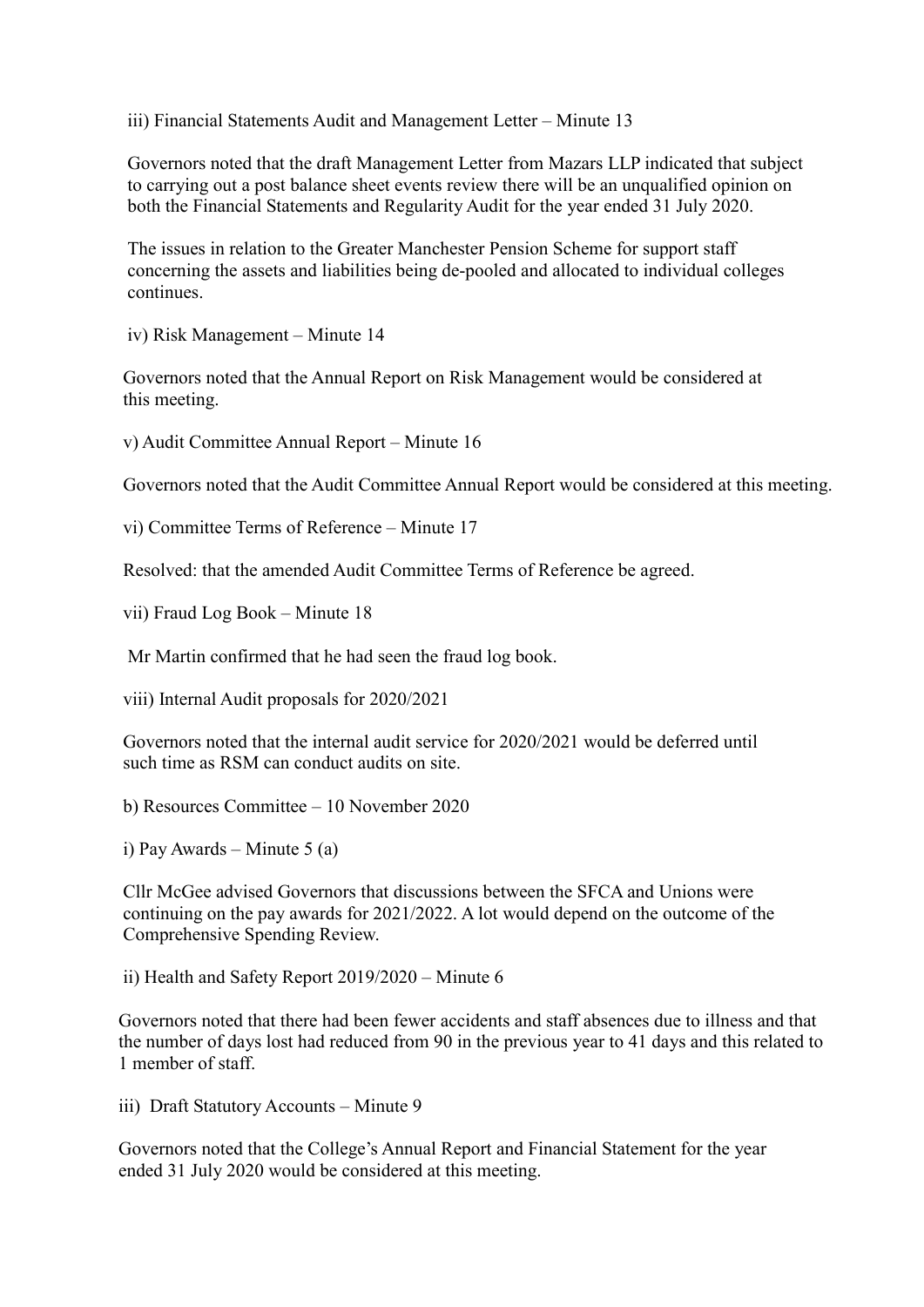c) General Purposes and Employment Committee – 13 October 2020

i) Impact of Covid 19 – Minute 6

Mr Horton advised Governors that a report on the impact of Covid 19 had been considered and that the college had been congratulated on how well it was coping under very difficult circumstances.

ii) Admissions 2020/2021 – Minute 7

Governors noted that at the start of the term the actual number of students on roll was 2327. The latest figures are 2280 with a L6 of 1227 and U6 of 1024. In addition there are 29 pathway students.

iii) Admissions 2021/2022 – Minute 8

Mr Pearson advised Governors that the number of application received todate are what the college would expect.

Governors noted that the Open Day/Evenings had been virtual events. A new prospectus had been used and the feedback on it had been very positive. Information about the college had been sent on a memory stick to schools for use in Year 11 assemblies. A new website had been live from 30 October 2020 and it will be possible to take a virtual tour of the college. Each department had provided an overview of the courses it offers and the Students Council had been involved.

The closing date for applications (which are online) for 2021/2022 is 30 November 2020. All category 1 students will have a telephone interview before Christmas 2020. Applications from category 2 students who have submitted their application forms by 30 November 2020 will then be assessed. All applicants will be notified whether or not they are being considered for interview. Students who are to receive further consideration will receive a letter before Christmas 2020 inviting them to an interview in January/February 2021. The telephone interviews for category 1 students have already started.

iv) Employment Committee 13 October 2020 – Minute 5

Governors noted the arrangements for the appointment of a new Vice Principal. Mr Horton advised Governors of the need to involve Shrewsbury Diocese in all stages of the appointment process for the appointment of a new Vice Principal.

Cllr McGee thanked those Governors who had been able to take part in the Safeguarding refresher held earlier in the day.

d) Teaching and Learning Committee – 6 October 2020

Dr Beatty thanked Dr Smith for chairing the committee meeting. Dr Smith advised Governors that a report on the impact of Covid 19 had been considered and that the college had been congratulated on how well it was coping under very difficult circumstances.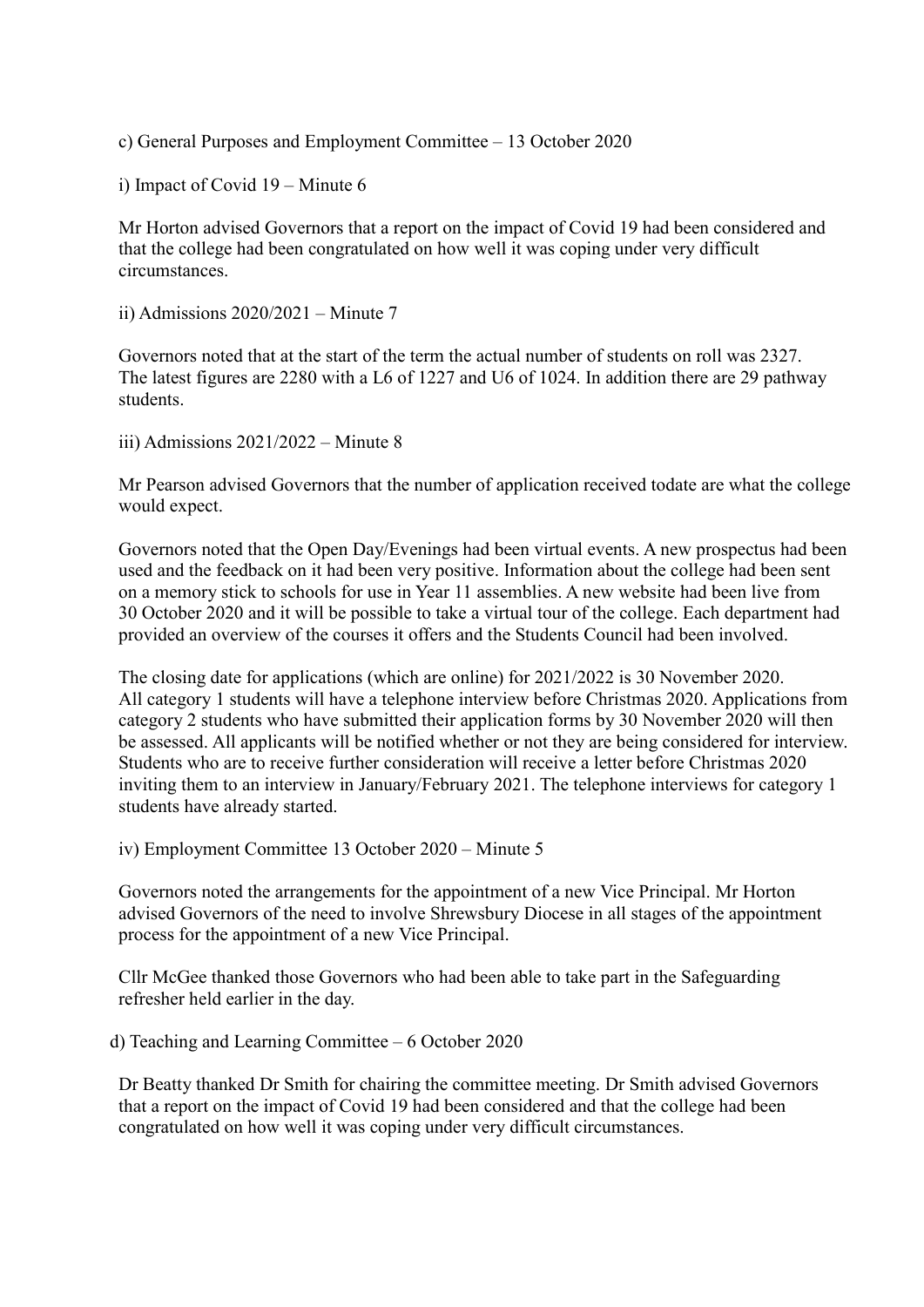ii) Results Overview – Minute 6

Governors noted that there had been no examination results and that students had received Centre Assessed Grade (CAGs). The outcome of CAGs was higher than any previous college outcomes. The overwhelming majority of students received the grade they were awarded by the college and although all grades A\* to U were awarded the overall performance was higher by about 20% than in previous years.

Governors noted that from the information provided not a single subject was a cause for concern and that the BTEC results had been outstanding.

Mr Hynes asked what would happen post the A level process. Mr Pearson replied that the Government want examinations in 2021 to go ahead although it is not clear on how this will actually happen but a decision is needed soon. Cllr McGee added that the examinations scheduled for May/June 2021 have been put back by 3 weeks. From September 2023 the arrangements for admission to higher education will change and this will impact on students starting at the college in September 2021. Mr Taylor reported that discussion with the DfE and UCAS are ongoing. It is possible that the university year may start in January each year. Mr Hynes stated that the Government were expecting things to be back to normal by Easter 2021. Mr Pearson replied that the college were working on the assumption that it will be the next academic year before thing are back to normal. Dr Beatty added that even if a vaccination is in place soon it will be the autumn before things start to return to normality.

Cllr McGee advised Governors that the SFCA had asked that all students take an exam or that an alternative is in place. Mr Pearson agreed that there was a need to know what the rule will be.

iii) College Focus – Minute 8

Governors noted that the college would continue to work hard to ensure that students had a good learning experience. In addition the health and welfare of both staff and students was important.

#### 14. GOVERNING BODY SELF ASSESSMENT 2020

A copy of the details of the Governors Self – Assessment returns for the academic year 2019/2020 had been circulated prior to the meeting.

The Chairperson advised Governors that the average overall was around 4.7. He thanked Governors for their support in completing the Self - Assessment Review form and that he, the Principal and the Governing Body Clerk would meet to discuss the points raised and report back to Governors.

RESOLVED: That the Governors Self - Assessment returns for the academic year 2019/2020 be received.

## 15. APPROVAL OF STATUTORY ACCOUNTS

A copy of the College's Report and Financial Statement for the year ended 31 July 2020 had been circulated to all Governors prior to the meeting. Both the Audit Committee and the Resources Committee had discussed these at their November 2020 meetings.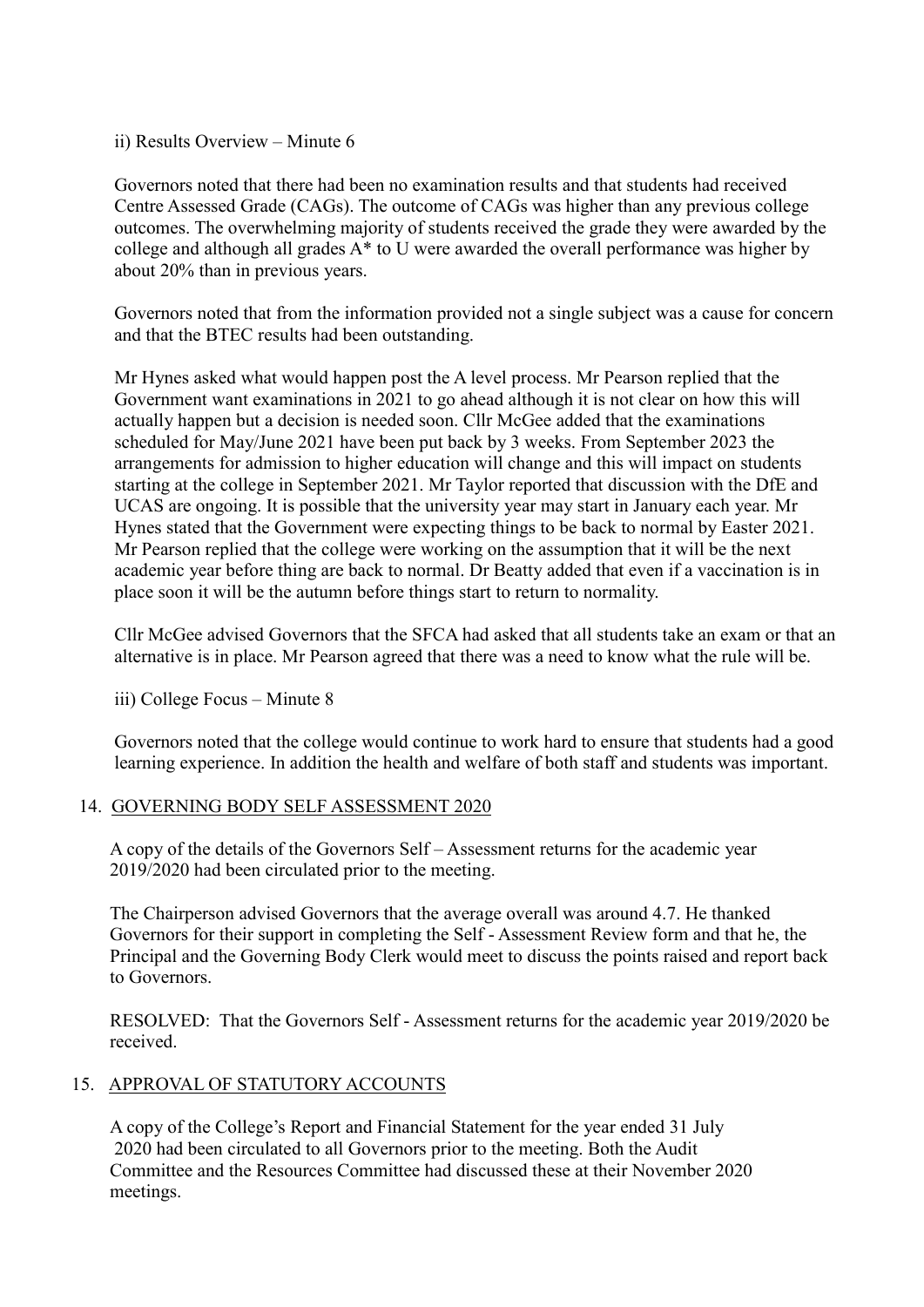Members of the Audit Committee and Resources Committee had recommended that the Governing Body approve the Report and Financial Statement for the year ended 31 July 2020. Mrs Blackburn reported on the key aspects of the Statutory Accounts.

Mr Hynes asked what were the predicted reserves of the college. Mrs Blackburn replied that it is difficult to show the actual reserves, some colleges are showing a negative balance but that is not the case at the college. The Mazars (External Auditors) have been looking at the value of the college assets and have determined that the college is a going concern.

RESOLVED: That the College's Annual Report and Financial Statement for the year ended 31 July 2020 be approved and that the Chairperson be authorised to sign them on behalf of the Governing Body

## 16. BUDGET 2020/2021

Mrs Blackburn introduced a paper that had been circulated to Governors prior to the meeting. The paper gave an overview of movement on the budget to date. There had been some significant changes to areas of funding and expenditure. The paper covered the following:

a) Additional high needs income b) Examination Fees c) Teacher's Pension Contributions

d) Pay Awards

There is still some uncertainty around the main staffing budgets because the impact of pay awards is not yet known. The budget position had been reported to the Resources Committee on 10 November 2020. The budget would be reviewed in January 2021 and there will be regular reforecasts during the year to ensure that the surplus reflects the latest information and cash flow is accurate as possible.

RESOLVED: That the budget position be noted.

## 17. GOVERNORS ATTENDANCE RECORD 2019/2020

Details of the Governors attendance at both Governing Body meetings and Committee meetings during the academic year 2019/2020 had been circulated to all Governors prior to the meeting.

The Chairperson thanked all Governors for their support at the various Committee meetings and at the Governing Body meetings.

RESOLVED: That the Annual Report on Governors attendance for the academic year 2019/2020 be approved.

#### 18. PRINCIPAL'S TERMLY REPORT

The main points of the report had been dealt with in the Covid 19 Impact as shown in Minute 9 for this meeting.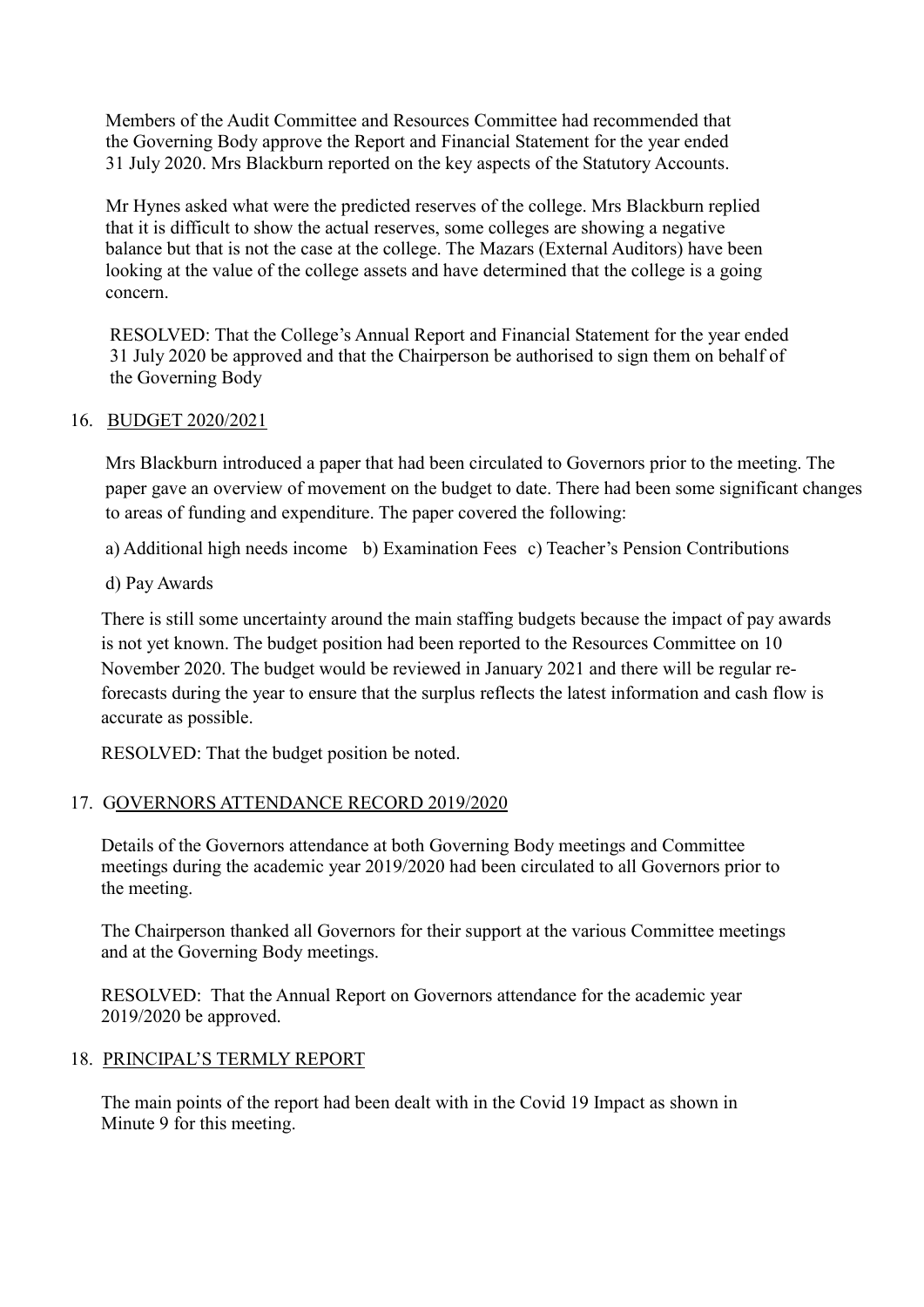Mrs Miller asked how was the college providing pastoral support for those students who needed it as a result of Covid 19. Mr Pearson replied that the college was targeting those students who fell behind in Y11and that staff would note those students that were not engaging in learning. He added that there may be a need to increase the number of hours for counselling. Mr Bailey advised Governors that there had been a change in the role for group tutors and that the college is being proactive with students to identify any problems. MyAquinas has a Disclosure Box for students to report any concerns and this is reviewed by Mr Pearson, Mr Bailey and Mrs Greenidge on a weekly basis. Mr Harris echoed what Mr Bailey had said and felt that staff would identify any problems with student and that the system for contacting students was working effectively.

Miss Shuttlewood felt that students were able to speak to their tutors if there was a problem.

## 19. RISK MANAGEMENT ANNUAL REPORT

Mrs Blackburn outlined the key elements of the report to Governors. It was noted that the risk management process was well established in the college with regular reports to the Senior Management Team. In addition Risk Management was a standard item on the Audit Committee Agenda. Governors noted that the college has had clean audit reports from both Internal and External auditors.

 RESOLVED: That Risk Management Annual Report for 2019/2020 and the amended Risk Management Policy be approved.

## 20. AUDIT COMMITTEE ANNUAL REPORT

Governors were advised that the Audit Committee had considered its Annual Report for the financial year 2019/2020, a copy of which had been circulated to all Governors prior to the meeting.

RESOLVED: That the Audit Committee's Annual Report be received.

## 21. AUDIT COMMITTEE TERMS OF REFERENCE

A copy of the revised Audit Committee Terms of Reference had been circulated to Governors prior to the meeting.

RESOLVED: That the revised Audit Committee Terms of Reference be approved.

## 22. ATTENDANCE DIOCESE GOVERNOR BRIEFINGS

 The Chairperson hoped that at least one member of the Governing Body would attend the Diocese termly Governors briefing meetings. He added that he hoped to attend the meeting and was aware that other Governors were attending the meetings in their role as a Governor at other schools.

#### 23. CHAIRPERSON'S ACTION

This had been reported in Minute 5 (i) - Committee Membership in relation to the appointment of a Foundation Governor.

#### 24. CORRESPONDENCE